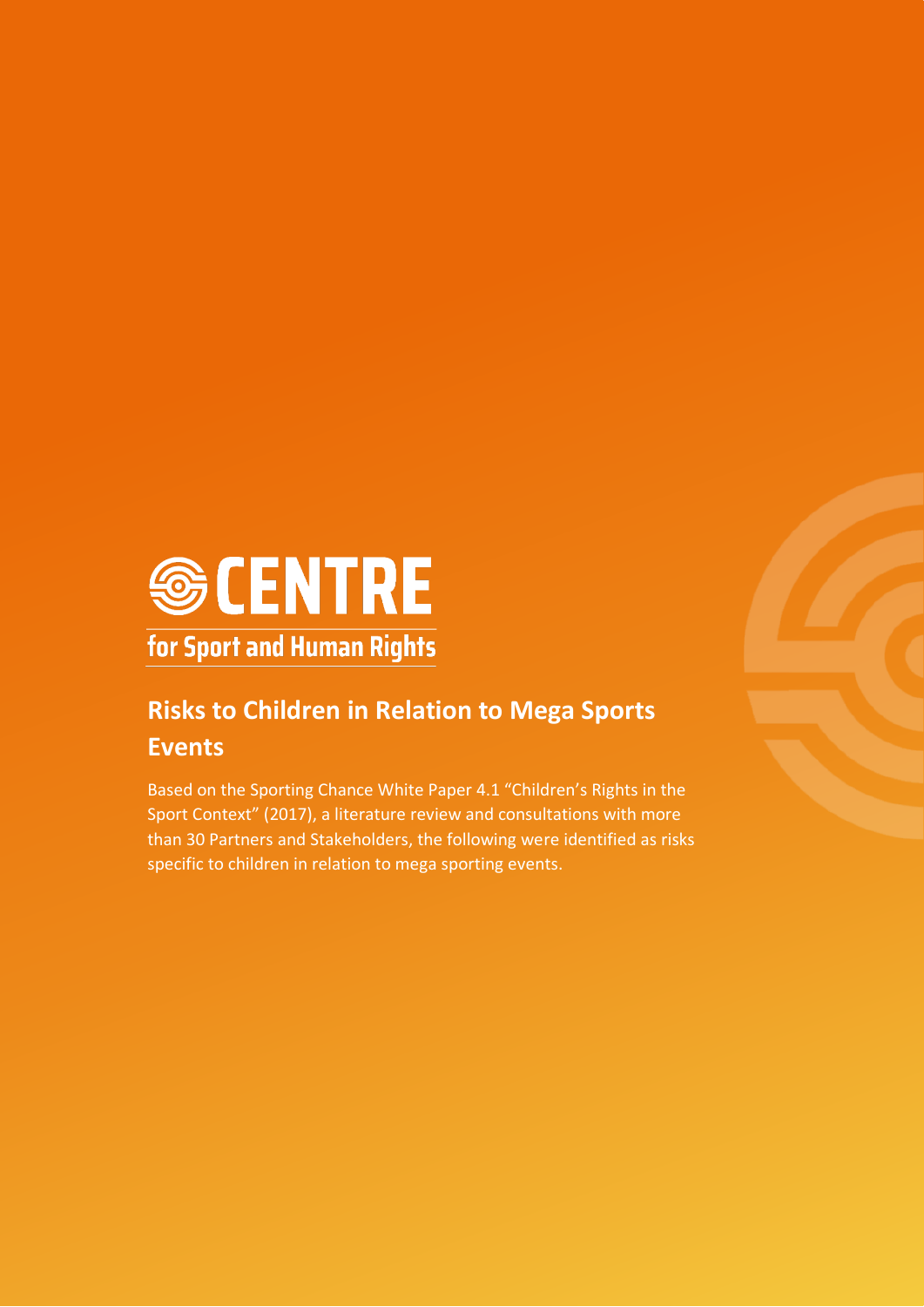## **The risks to children in relation to Mega Sporting Events (MSE) include, but are not limited to:**

- Lack of understanding among key decision-makers of the risks for children specific to the MSE and other related events leading up to and surrounding the MSE
- Not taking views of children into account in decision making related to the MSE, which includes not having meaningful and inclusive consultations with children on matters that impact their lives in relation to the MSE
- Children and their families lack access to information (e.g. government informing a community about forthcoming changes) and accessible communication regarding the event (e.g. inclusive facilities)
- Various forms of discrimination based on age and the intersectionality with other identities (e.g. gender, disability, race/ethnicity, indigenous, immigration status, sexual orientation, religion, birth status, political/cultural affiliation, etc.), as event participants (athlete, volunteer (e.g. ball girl/boy, escort) spectator), workers or residents in the community where the MSE will be held
- Host city and/or municipality and partners do not fully align local laws, policies, and programmes with international law and standards on children's rights
- Violence against and among children (physical, emotional and sexual abuse, sexual exploitation, bullying which also includes cyberbullying, etc.) as athletes, volunteers, and spectators, community members, etc.
- Risk of children being lost or separated from their parents or caregiver at or around FIFA events and related activities
- Lack of safe sport, recreation, leisure, play and cultural spaces near the competition venue
- Lack of mechanisms for reporting violations against children and/or a lack of knowledge of how to report violations among children and their families
- Lack of knowledge among children on how to seek remedy and a process to obtain it
- Privacy for children when reporting violence and abuse or seeking remedy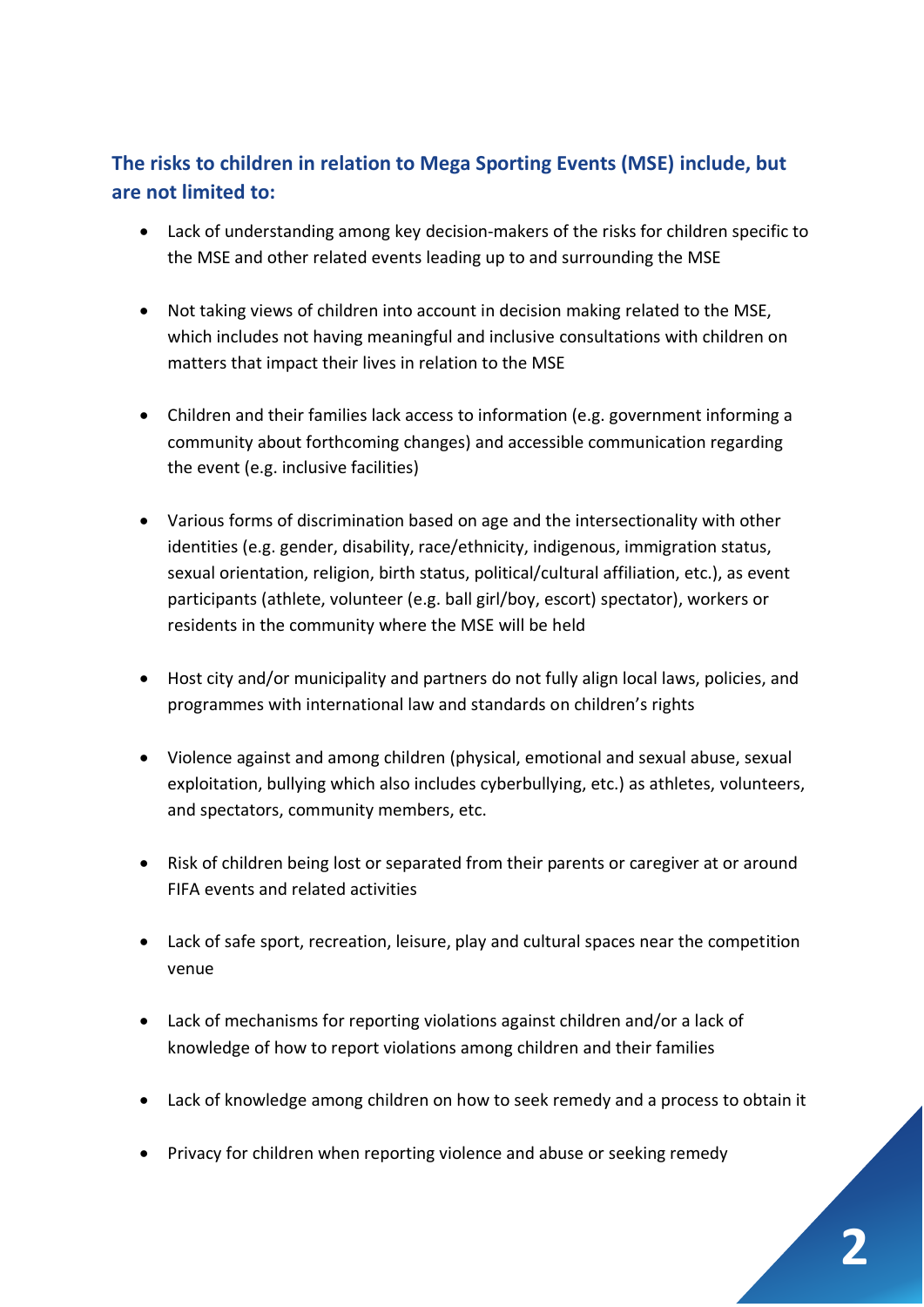- Event -related data is collected in a manner that violates children's rights to privacy and protection
- Lack of access for individuals and families to competition-related activities, facilities, transportation, information and materials for example access to children with disabilities, other minority groups because of language, ethnicity, religion, socioeconomic status among others
- Lack of resources allocated to ensure the inclusion and equal opportunity for marginalized groups to access sport and recreation programmes, including but not limited to children with disabilities and girls
- Child labour involved in the construction of new venues, on the site of the competition and in the supply chain of goods and services used for the games (e.g. food industry, hotel industry, hospitality sector, agriculture sector, etc.)
- Impact of migrant worker exploitation on families and their children (for example inadequate pay and remittances, non-payment of wages that can lead to child labour to support family members left behind, family separation, lack of parental rights to travel back home in emergencies, etc.
- The minimum age for volunteers and whether they are aware and have received training on how to protect themselves and report incidences of concern
- Children in volunteer positions without due safeguarding measures (e.g. ball girl/boy).
- Risk of children being trafficked with the influx of visitors to the city for the event and during the construction phase with the influx of migrant workers
- Mass-media, marketing/sponsorship, and advertising materials are not in the best interests of children and harmful to them
- Lack of availability of emergency services that are sensitive and responsive to the particular needs of children (e.g. child identification, the reunification of children with their parents or caregivers, availability of childcare until reunification, access to trauma counselling, etc.)